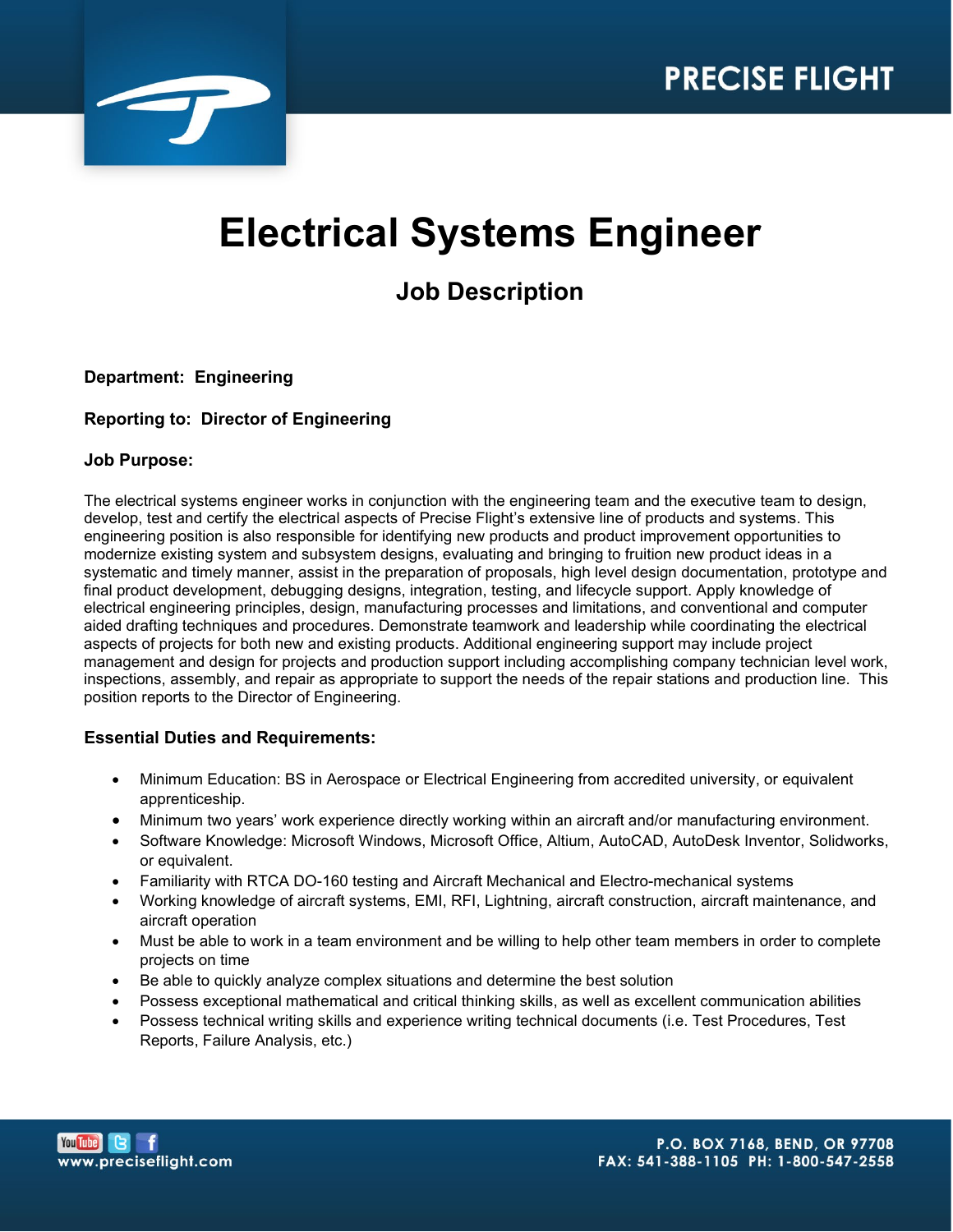

- Be able to set and meet realistic deadlines and goals
- Be able to travel when needed to meet job and customer requirements

#### **Organizational Core Competencies:**

- Take pride in the quality of your work assignments and maintain a positive attitude about the company and all of its customers
- Perform assigned duties in a self-motivated, self-starter, organized, time structured manner
- Maintain the highest ethical standards at all times
- Report any and all conditions affecting customer satisfaction
- Learn and understand the principles of lean manufacturing and 6s always working to the standard of "Relentless Elimination of Waste"
- Continually pursue lean manufacturing principles through education and continual implementation
- Become and remain expert in knowledge with the company's quality management system and continually put into effect the quality management system throughout operations
- Become and remain expert in knowledge with the company personnel policy and expected standards of employee conduct
- Become and remain expert in knowledge level of the company Repair Station manual
- Safely operate, maintain, clean and store, tools and equipment necessary for the production of company products
- Ensure that all tools and equipment in use have a current calibration record and identification before using
- Ensure that all equipment, tool and machine areas are kept clean and hazard free
- Ensure that all work areas and tools are kept clean, organized, and clutter free
- Immediately advise supervisor or higher authority, of all delays, potential delays, work stoppages, potential work stoppage, quality control problems, anticipated quality control problems, shortages, new item or process requirements, perceived design deficiencies, observed parts failure patterns, substandard work previously accomplished on items being worked on.

#### **Engineering Job Specific Duties:**

- Electrical and Electro-Mechanical component and system design including prototype design, drawing, 3D modeling, aircraft integration, component sourcing/selection, documentation, troubleshooting, repair, and customer service
- Prepare layouts, assembly, and detail drawings for new or improved products, specifically electrical component and system prototypes, test equipment, tools, and fixtures
- Research and development of new product design and integration including 3D modeling, prototype development, coordination with vendors, customers and production for a timely development into final products.
- Plans and directs the construction of prototypes to meet internal and customer requirements.
- Provide operations with a sophisticated bill of materials in order for operations to be able to create an educated pricing structure for any given product.
- Working knowledge of RTCA DO-160 test requirements, FAA Certification/Regulation, Aircraft system design experience/knowledge